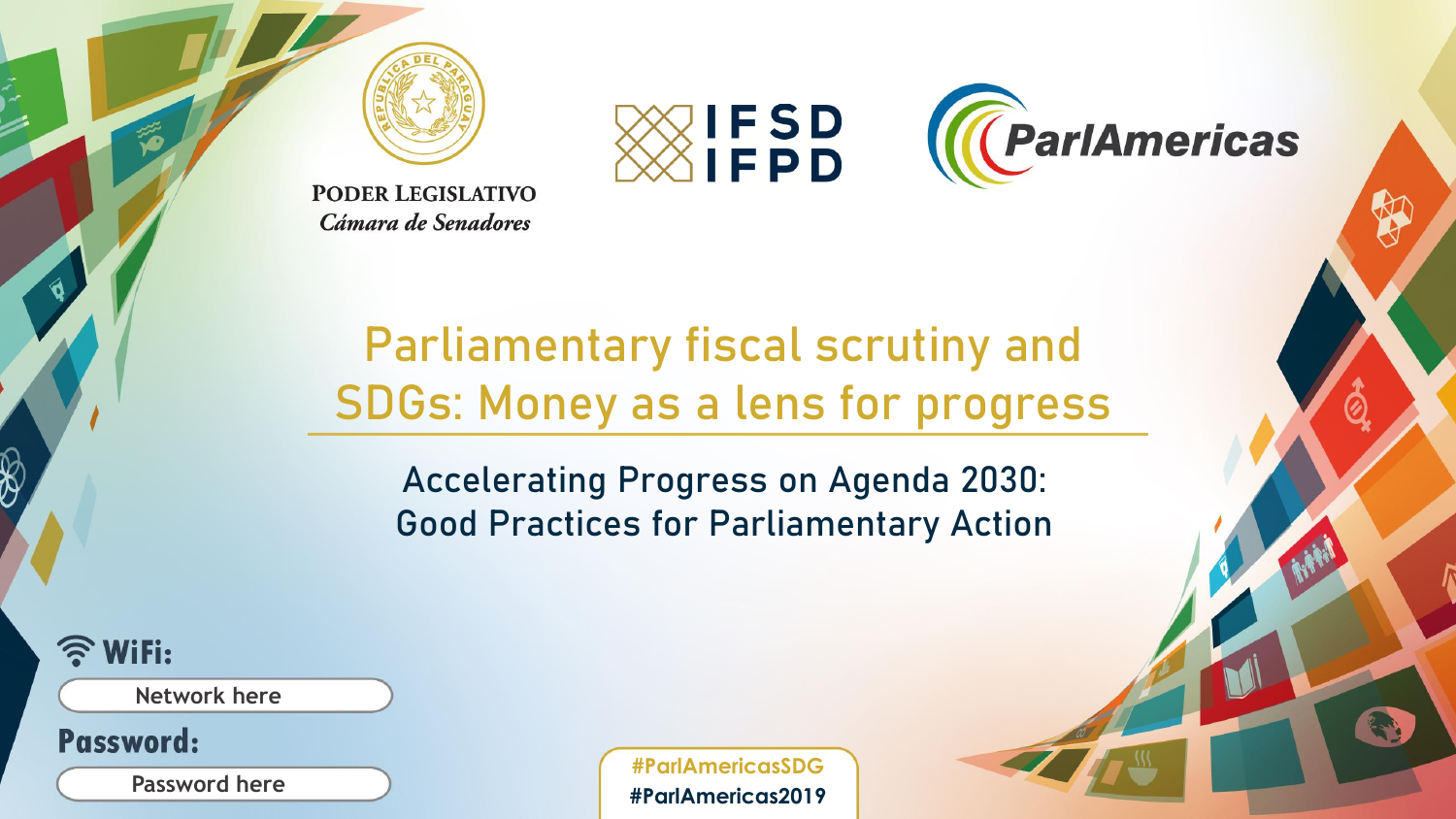### Sustainable Development Goals (SDG)

- The SDGs are ambitious with 17 integrated goals on critical matters such as poverty, gender equality, etc. to be achieved by 2030.
- Progress on these goals will require substantive resources and commitment by governments and oversight from legislatures.
- There are a number of challenges associated with the SDGs including the availability of baseline information, resources, and progress reporting.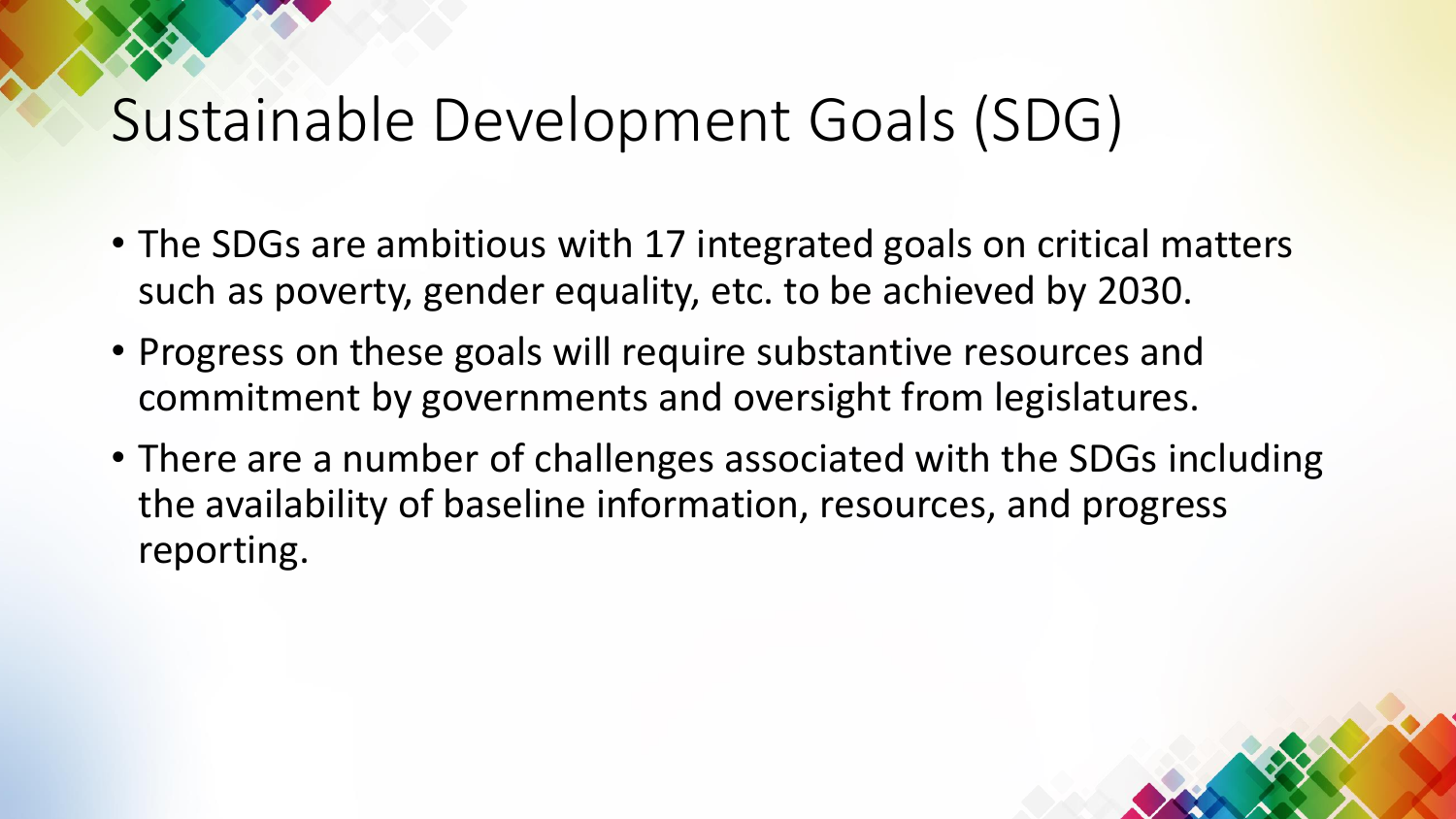### Parliament's fiscal scrutiny role

- The power of the purse resides with parliament.
- Parliamentarians have an obligation to approve, reject, amend or even propose how public money is collected and spent…this is the foundation of democracy.
- Parliamentarians have an opportunity to leverage their fiscal oversight function throughout the financial cycle to survey government (in)action on various matters, including progress on the Sustainable Development Goals (SDGs).

**#ParlAmericasSDG #ParlAmericas2019**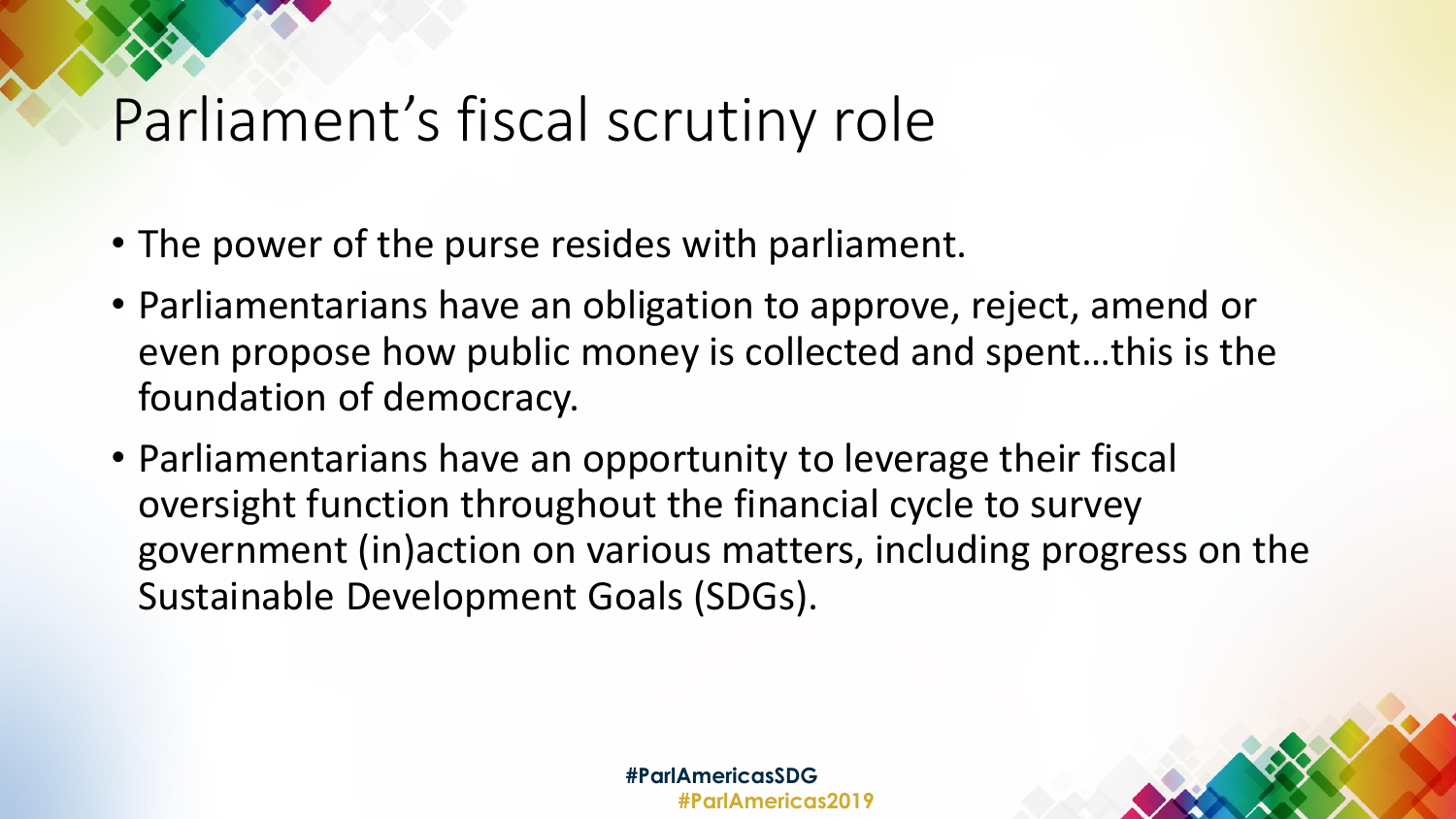### Fiscal scrutiny

- Legislative fiscal scrutiny means looking beyond the budget to cover the executive's contextual assumptions and plans as well as to evaluate their outcomes.
- Fiscal scrutiny has become more complex as government spending increases; yet it remains a core function of legislatures.

**… and no, you don't have to be an economist, financial expert, or accountant.**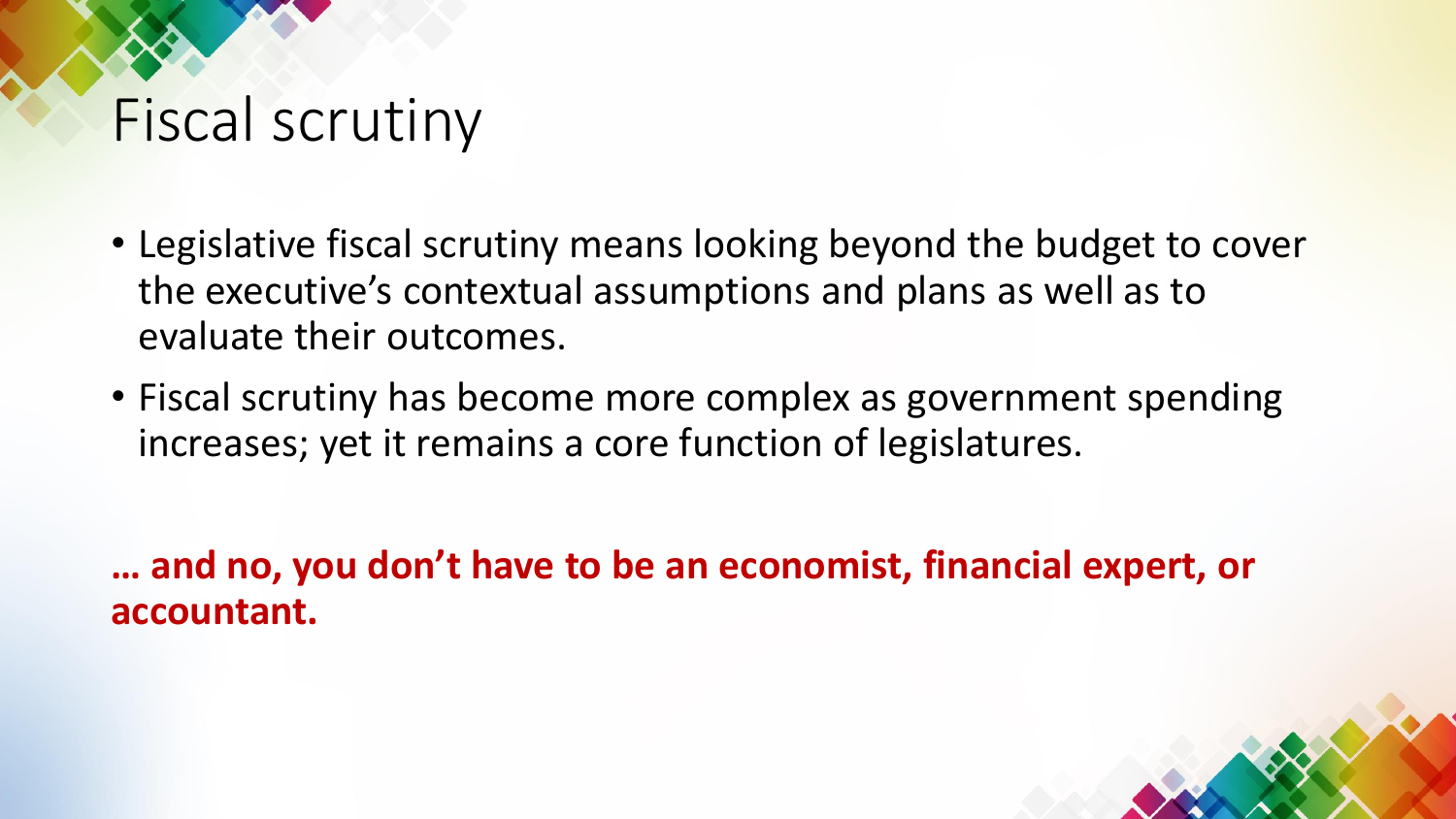### Money as a lens for analysis

• Allen Schick's framework for fiscal analysis:

| <b>Aggregate Fiscal Discipline</b><br>Overall ability to balance money in and money out | Budget totals should be the result of explicit, enforced decisions; they should not<br>merely accommodate spending demands. These totals should be set before<br>individual spending decisions are made, and should be sustainable over the<br>medium-term and beyond. |
|-----------------------------------------------------------------------------------------|------------------------------------------------------------------------------------------------------------------------------------------------------------------------------------------------------------------------------------------------------------------------|
| <b>Allocative Efficiency</b><br><b>Aligning money to priorities</b>                     | Expenditures should be based on government priorities and on effectiveness of<br>public programs. The budget system should spur reallocation from lesser to<br>higher priorities and from less to more effective programs.                                             |
| <b>Operational Efficiency</b><br>Performance; value for money                           | Agencies should produce goods and services at a cost that achieves ongoing<br>efficiency gains and (to the extent appropriate) is competitive with market prices.                                                                                                      |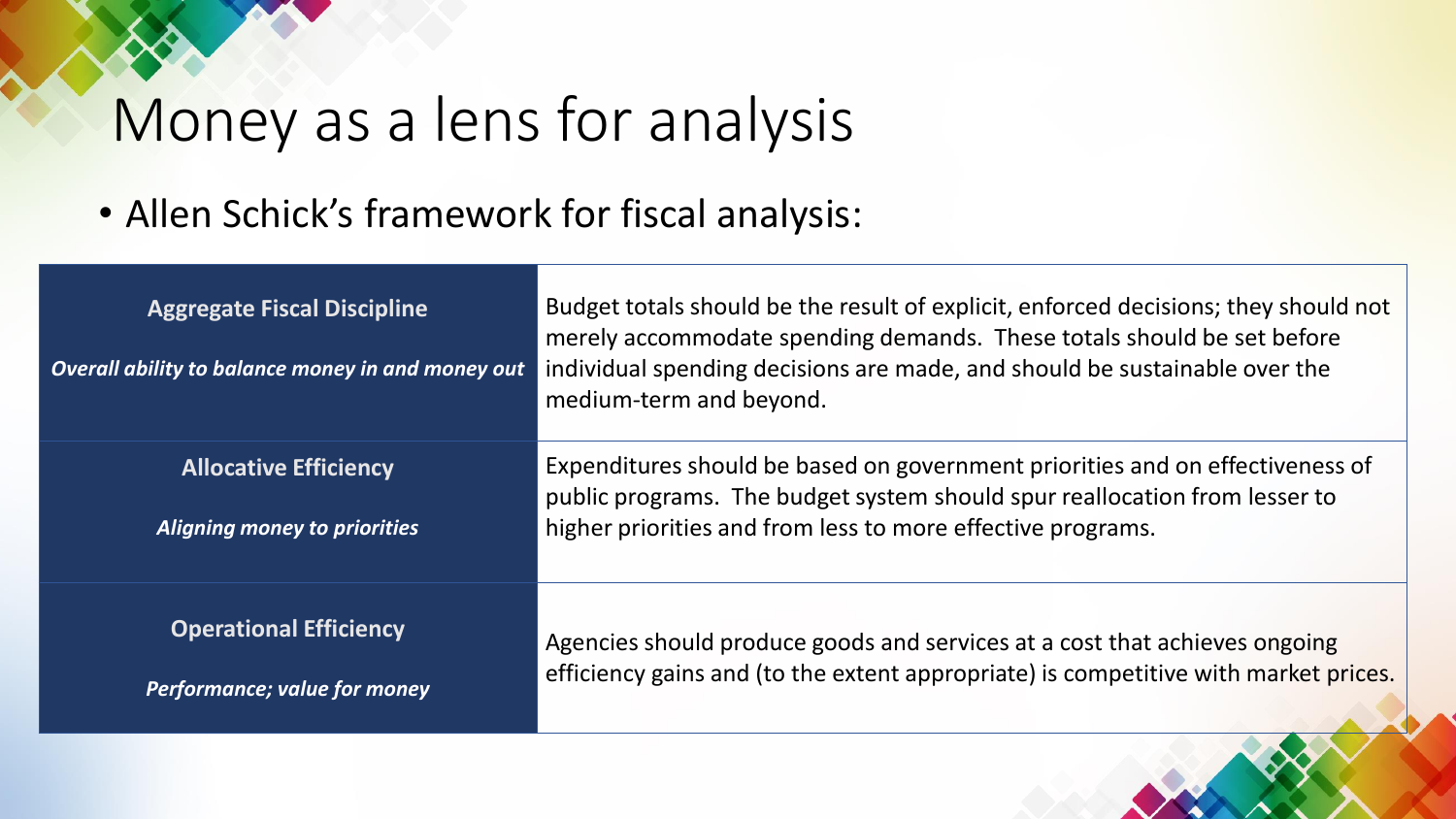# Fiscal scrutiny in practice

• Fiscal scrutiny is a helpful way of assessing SDGs:

| <b>Fiscal scrutiny</b>                                                                                                                                            | Questions for the assessment of progress on SDGs                                                                                                                                                                                     |
|-------------------------------------------------------------------------------------------------------------------------------------------------------------------|--------------------------------------------------------------------------------------------------------------------------------------------------------------------------------------------------------------------------------------|
| <b>Contextual analysis:</b> accounting of a country's broad economic<br>environment.                                                                              | Can the government afford to act or not to act on SDGs?<br>$\overline{\phantom{a}}$<br>Is the overall economy healthy? Sustainable?                                                                                                  |
| <b>Planning:</b> assessment of the executive's content and tools in<br>their plans that extend from budget to estimates to the<br>tabling of the public accounts. | Has the government made defined commitments to one<br>or more SDGs?<br>What policy actions have been taken to address those<br>$\overline{\phantom{a}}$<br>SDG <sub>s</sub> ?<br>Have resources been allocated to these commitments? |
| Performance evaluation: assessment of whether the<br>government's contextual assumptions and plans hold up in<br>reality.                                         | How will progress on SDG commitments be monitored and<br>assessed?<br>What information is needed?                                                                                                                                    |

**Asymmetry in information can be a challenge.**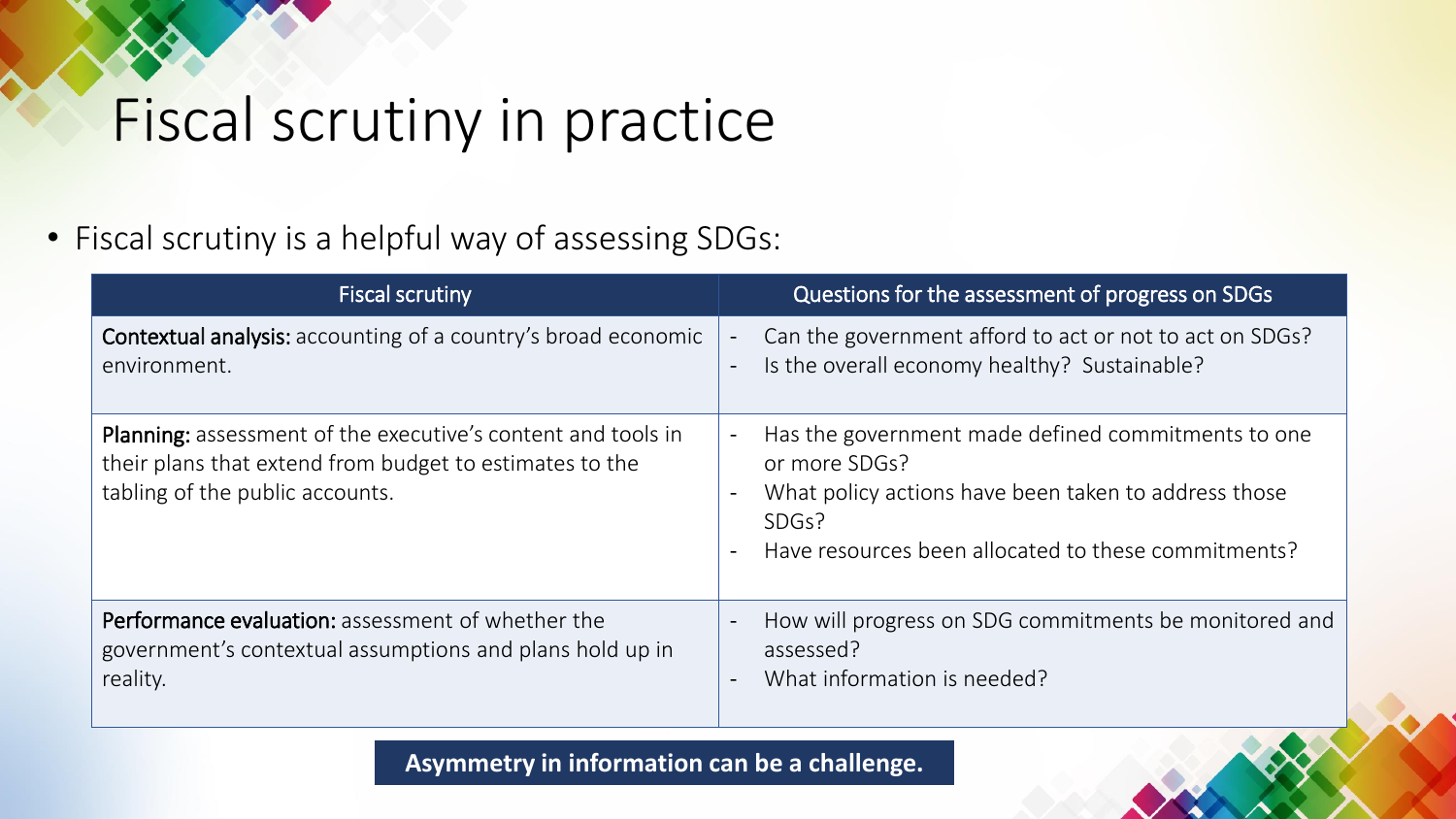### Tracking progress on SDGs

- SDGs are ambitious and integrated. How can parliamentarians evaluate progress on SDGs?
- Consideration of SDGs should be happening at three levels:
	- 1) Proposals for action: requires action, e.g. policy, program, law.
	- 2) Allocation of resources: requires alignment of spending to priorities (**money as a lens**).
	- 3) Performance assessment: requires regularly tracked data, e.g. resources, results (**connecting money and outcomes**).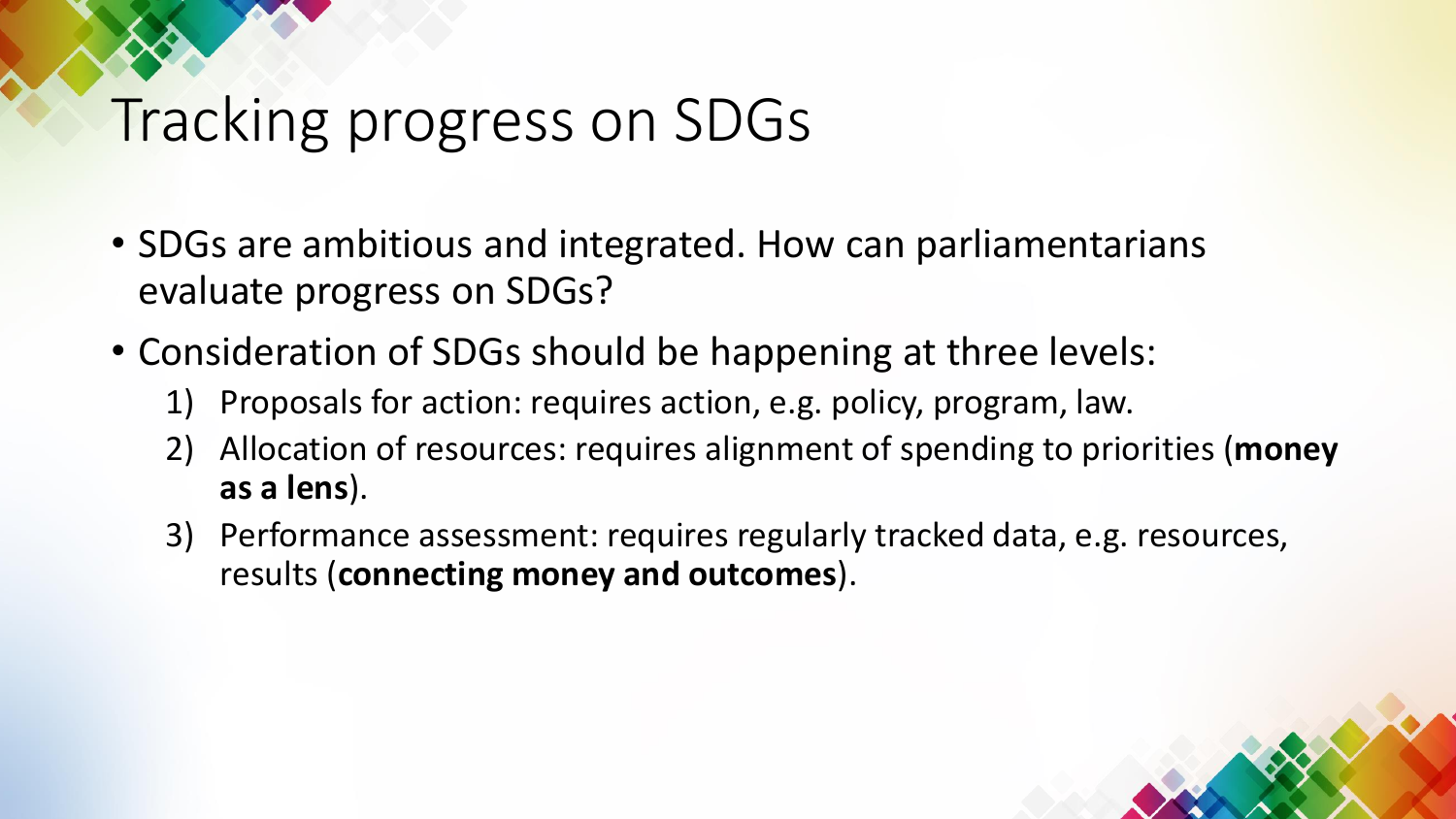## Tracking progress on SDGs (cont.)

| Consideration                  | <b>Tools and resources</b>                                                                                                                                                                                                                                                                                                                                                                                                                                       |
|--------------------------------|------------------------------------------------------------------------------------------------------------------------------------------------------------------------------------------------------------------------------------------------------------------------------------------------------------------------------------------------------------------------------------------------------------------------------------------------------------------|
| Proposals for action           | Library of parliament/research service: comparative assessments; current state evaluation<br>$\overline{\phantom{a}}$<br>Civil society and civil society organizations: policy proposals; activities<br>$\blacksquare$<br>Political party research staff: policy analysis and proposals<br>$\overline{\phantom{a}}$<br>Parliamentary committees: policy analysis and proposals proposals<br>$\overline{\phantom{a}}$<br>Etc.<br>$\overline{\phantom{a}}$         |
| <b>Allocation of resources</b> | Executive branch: reports on appropriations and plans<br>$\overline{\phantom{a}}$<br>Parliamentary committees: budget/appropriations and policy-focused committees<br>$\overline{\phantom{a}}$<br>Political party research staff: analysis of alignment of spending to priorities<br>$\overline{\phantom{a}}$<br>Etc.<br>$\overline{\phantom{a}}$                                                                                                                |
| Performance assessment         | Supreme audit institution: reporting on spending, performance and compliance<br>$\overline{\phantom{a}}$<br>Parliamentary committees: public accounts committee and policy-focused committees<br>$\overline{\phantom{a}}$<br>Political party research staff: analysis of outcomes from spending<br>$\overline{\phantom{a}}$<br>Civil society and civil society organizations: oversight of results and comparison with<br>$\overline{\phantom{a}}$<br>benchmarks |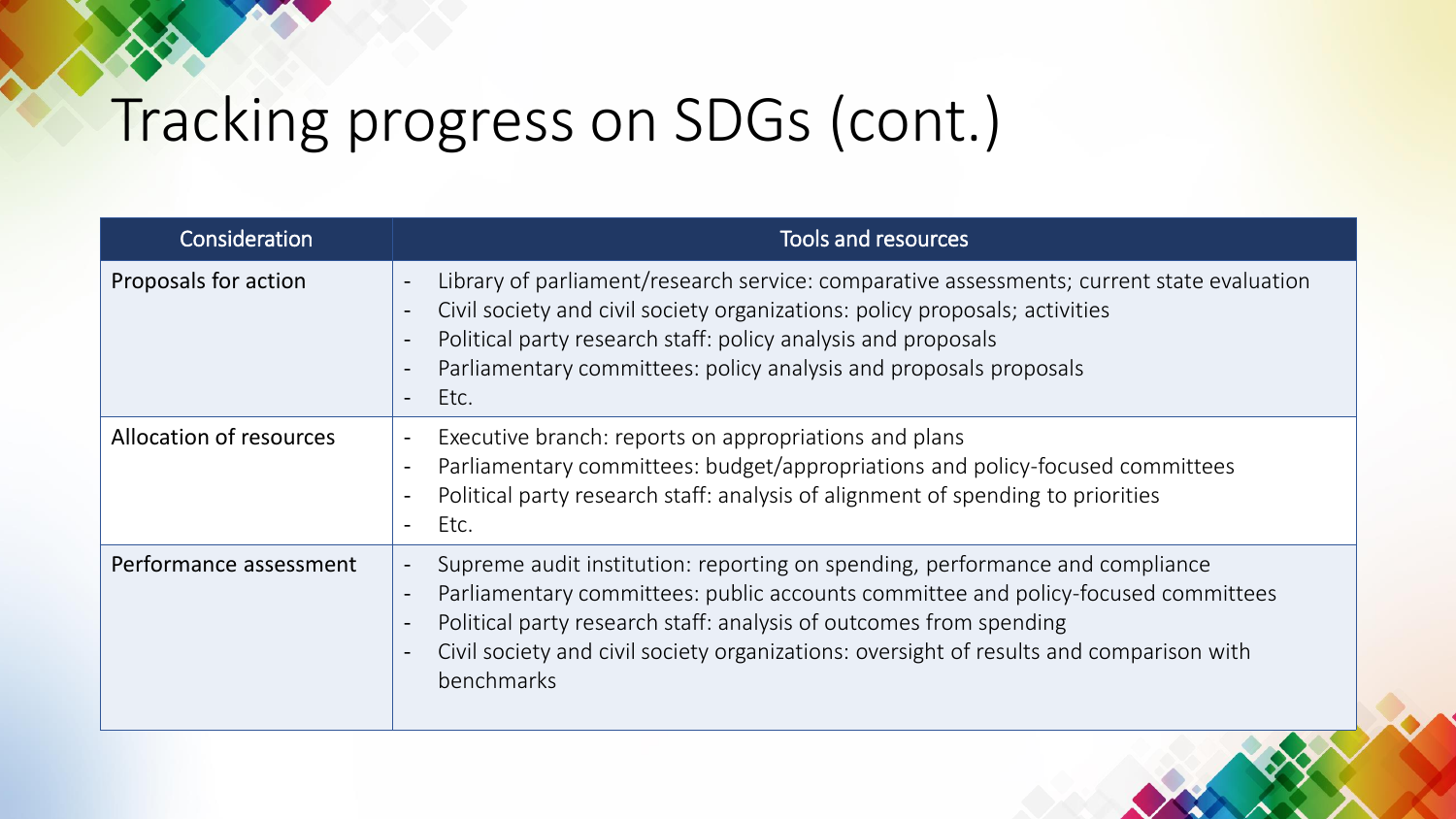## Tracking progress on SDGs (cont.)

- Tools:
	- Oversight of progress using government data sources; data and analysis from NGOs; constituent surveys; multilateral data and analysis, etc.
	- Parliamentary committees, library of parliament, supreme audit institution, etc.
	- Comparative assessments with other countries, their progress and metrics for evaluation.
- Resources:
	- ParlAmericas, IFSD & GIFT Toolkit on Fiscal Openness: consider how, as a parliamentarian, you can exercise your oversight function and promote openness throughout the financial cycle.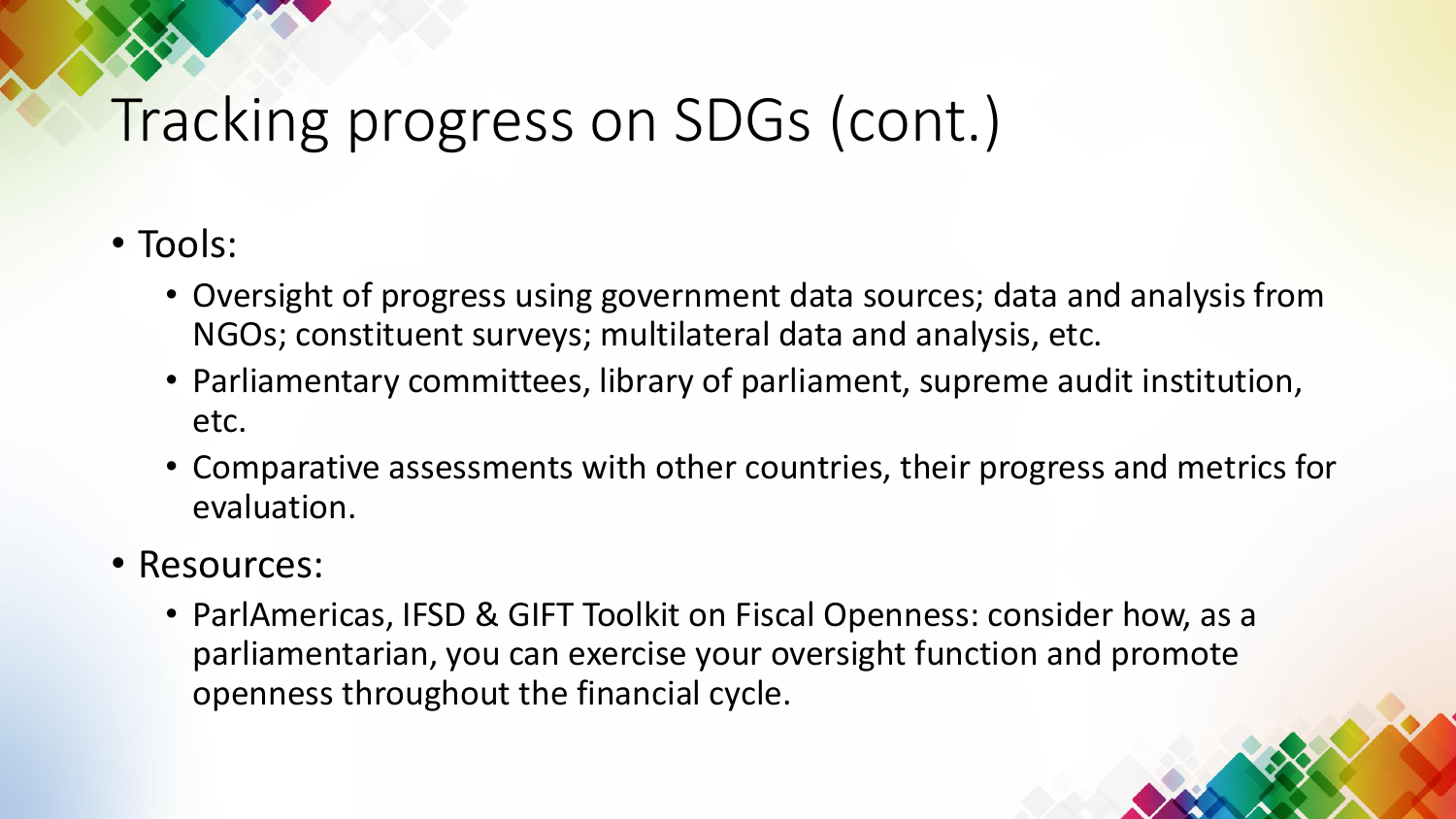### Opportunities for engagement

- SDGs cross governments and political cycles.
- There is variance in country adoption, integration and reporting of SDG performance metrics.
	- Involve civil society in awareness and monitoring of SDGs, e.g. committee appearances, data;
- Parliamentarians have many opportunities for action and oversight on the progress of SDGs throughout the financial cycle:
	- Targets and progress on SDGs (through indicators developed by the global community) can be part of the budget formulation and approval processes;
	- Outcomes on the performance of SDGs can be undertaken at the close of the fiscal year;
	- In-year analysis of government (in)action can be raised throughout the financial cycle.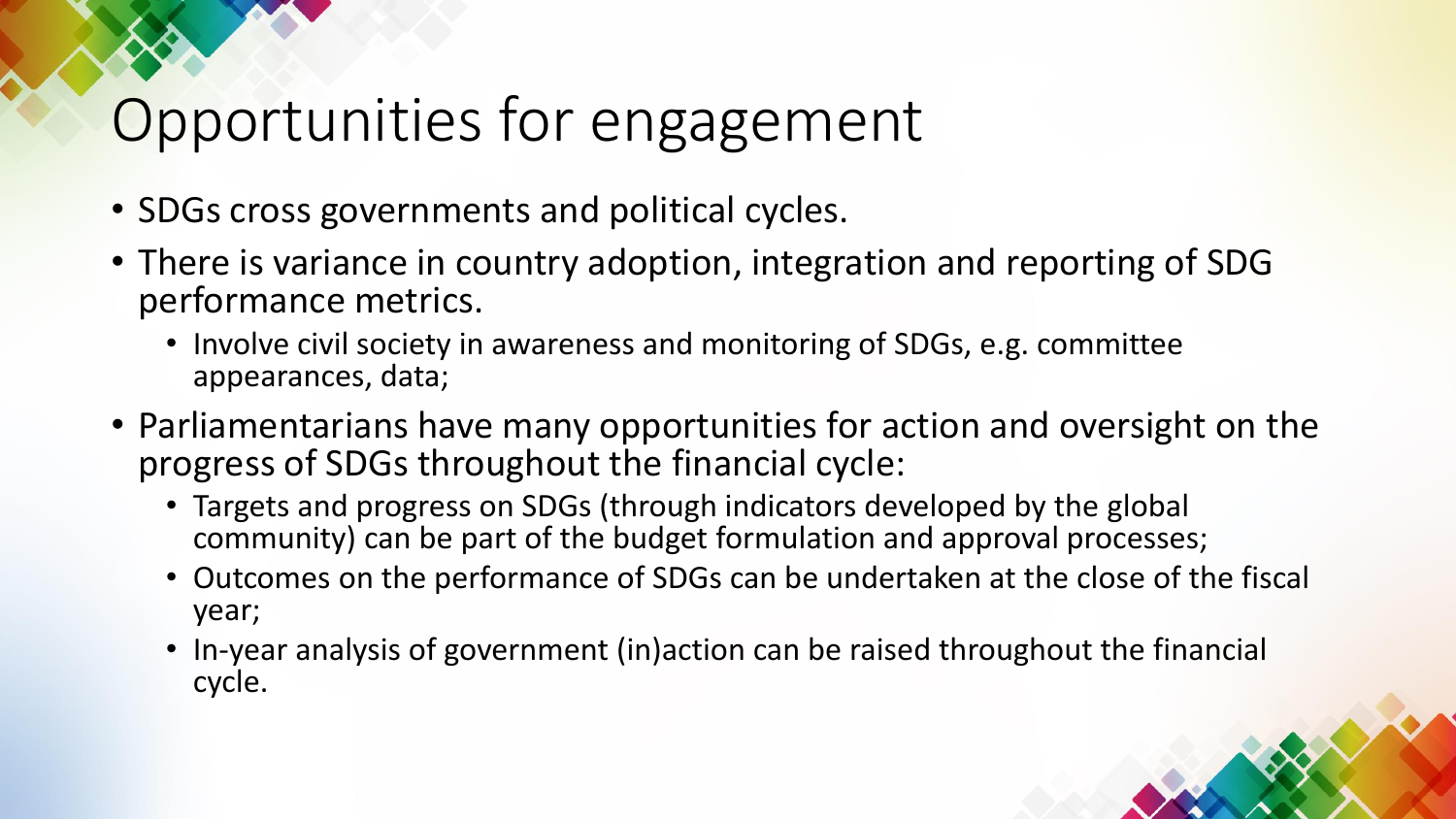#### Panel discussion

Moderator:

• **Arthur E. Holder** (Barbados), Speaker of the House of Assembly and ParlAmericas Board Member

Panelists:

- Senator **Stephan Rassmusen** (Paraguay)
- **Maria Eugenia David Du Mutel de Pierrepont**, Director of Studies, Analysis and Evaluation, Budget Office of the Congress of Argentina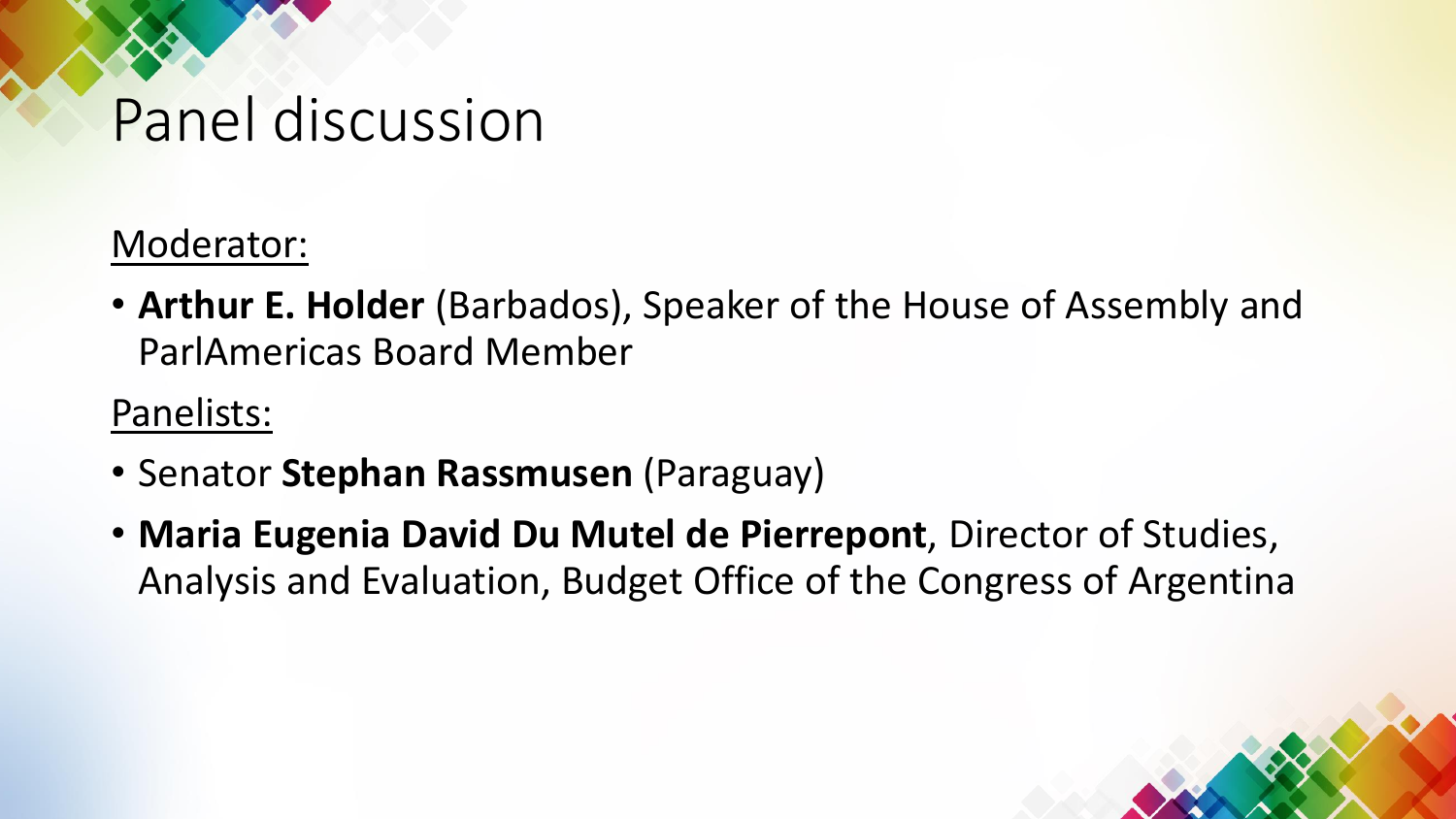### Case study: GBA+ (SDG 5.2)

- Governments around the world are focusing on gender equality.
- A goal designed to promote overall economic growth and well-being, gender equality issues cross a variety of policy areas from sexual health, violence, to the labour-market.
- How can you determine what's being done in your country?
- Consider the case of 'San Theodorous,' a fictitious country reporting on its activities related to SDG 5.2. As a parliamentarian, what can you say about its progress?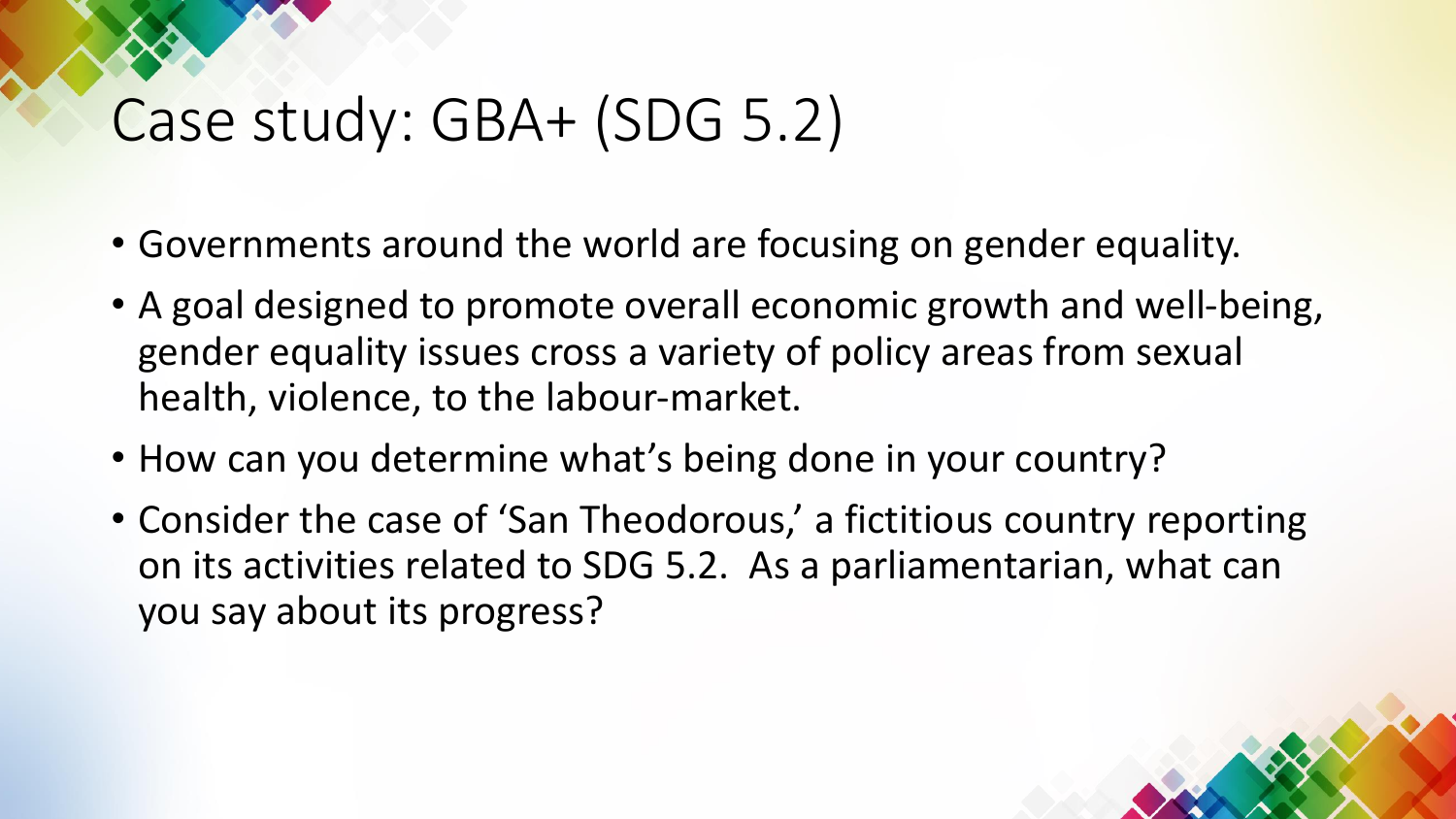### International Budget Partnership (IBP) Study

- The IBP is analyzing data related to the role of legislatures in amending budgets.
- Objective: Understand more about the types of amendments that legislatures make, and why they make them.
- Results will inform legislators about the way they approach the budget and the reasons their peers amend the budget, which can strengthen legislative budget review.
- Results of study will be provided at the ParlAmericas OPN Gathering in March 2020.